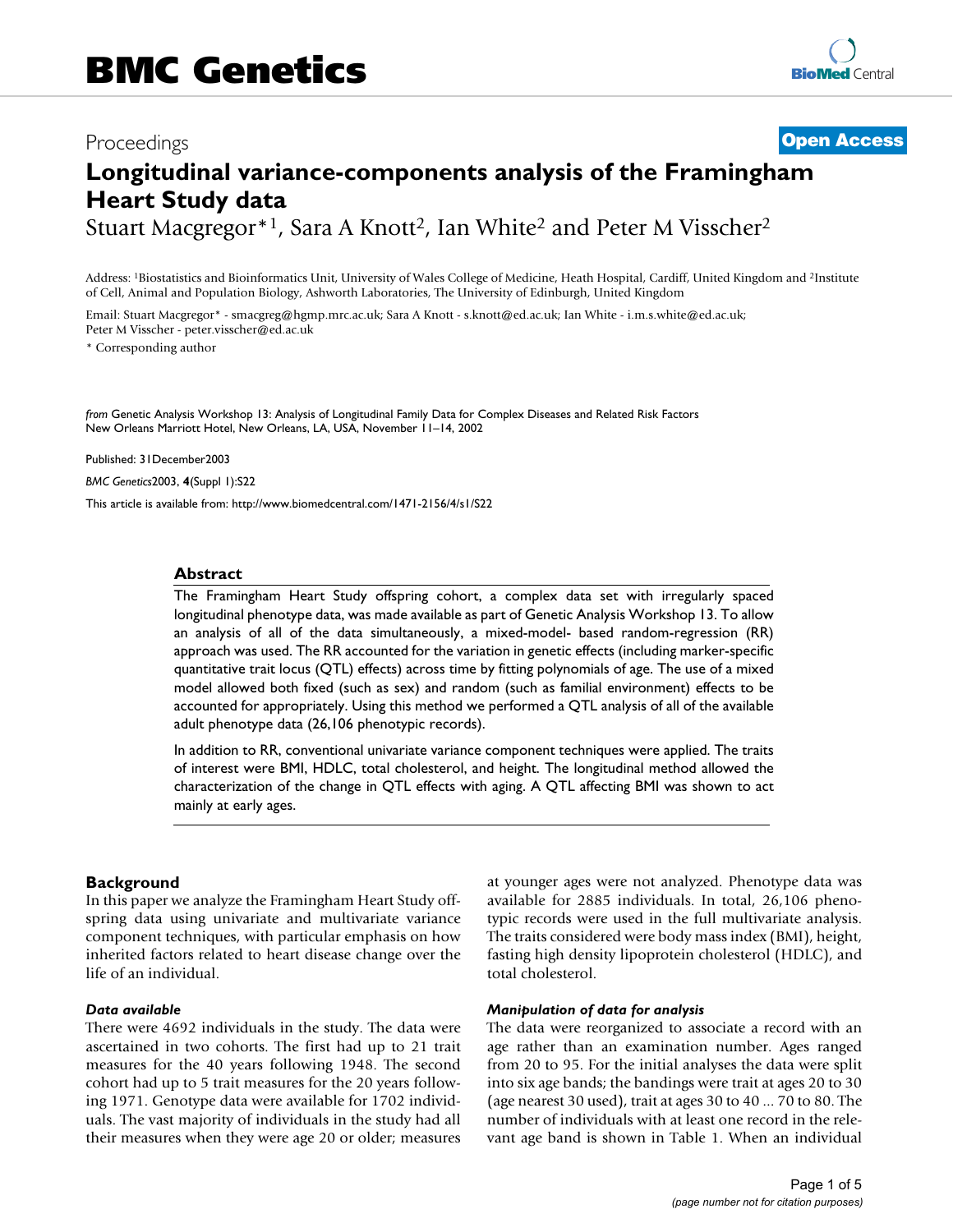| Age                      | $20 - 30$ | $30 - 40$ | $40 - 50$ | $50 - 60$ | $60 - 70$ | $70 - 80$ |
|--------------------------|-----------|-----------|-----------|-----------|-----------|-----------|
| Number of<br>individuals | 783       | 1817      | 2263      | 1964      | 1410      | 879       |

**Table 1: Age stratified data. Age bands used for univariate analyses. The multivariate analyses use all the data simultaneously.**

had two or more records in a given decade, only the latter of these measures was included. In addition, we created one large band with a single measure on an individual between the ages of 40 and 60 (age nearest 60 used, denoted the '40–60' band). This band facilitated a single univariate analyses of most of the individuals (up to 2560).

#### **Methods**

#### *Univariate analyses*

For BMI and height, potential covariates were sex, cohort, cigarette consumption, and alcohol consumption. For HDLC and total cholesterol, BMI and an indicator variable for hypertension treatment were also considered.

#### *Polygenic*

The traits were examined for variation across time using Residual Maximum Likelihood (REML, program ASREML) [1] to calculate polygenic heritabilities in the six age bands.

#### *Quantitative Trait Locus (QTL)*

Standard univariate variance components (VC) analyses were done using the SOLAR program [2] and confirmed using ASREML. LODs were calculated using multipoint IBDs (identity by descent coefficients) every 1 cM.

#### *Longitudinal Analysis*

#### *Polygenic*

A RR model was fitted to the full (up to 26,106 records) data set for each trait. The model allowed both the additive genetic effect and the permanent environment term to vary linearly with age. The model was therefore

$$
y_{ij} = \mu + (a_{i1} + a_{i2} \times age^*) + (c_{i1} + c_{i2} \times age^*) + f_i + e_{ij}
$$

where  $y_{ij}$  is the phenotype of individual i at time point j,  $\mu$ represents the fixed effects,  $e_{ii}$  is the special or temporary environmental effect,  $f_i$  is an effect for family or household and the terms  $a_{i1}$ ,  $a_{i2}$ ,  $c_{i1}$ , and  $c_{i2}$  are the coefficients of the linear polynomial linking mean corrected age (age\*) to the relevant genetic and permanent environmental terms. Note that using age\* instead of age means the polynomials are *orthogonal* (see [3]). The genetic and permanent environment terms were assumed to have unstructured variance-covariance matrices, denoted by matrices **G** (with entries  $g_{ii}$ ) and **P** (with entries  $p_{ii}$ ), respectively. These estimated (co)variances are then

linked to a relevant set of n ages (in this case 20–95). For example, for the genetic effect at age x the variance contribution is

$$
g_{11} + 2 \times [x - mean(x)] \times g_{12} + [x - mean(x)]^2 \times g_{22}
$$
. (1)

In matrix notation the  $n \times n$  matrix,  $T$ , of phenotypic (co)variances is hence decomposed as

$$
T = XGXT + XPXT + \sigma_e^2I, \quad (2)
$$

where **X** = (**1 age\***) with **1** an n-vector of 1s and **age\*** a vector of ages from age\*(1) to age\*(n).  $\sigma_e^2$  is the  $e_{ii}$  term variance and **I** is the identity matrix. In cases where a family effect is included, an additional term,  $\sigma_f^2 11^T$ , where  $\sigma_f$ 2 is the variance term associated with the family effect, should be added to equation (2) (assuming no relationship between age and family effect).

Estimates of the phenotypic and component variances (genetic, permanent environment, error) at any age are given by the appropriate diagonals of **T**, **XGX**T, **XPX**T, and σe <sup>2</sup>**I**, respectively. Estimates of heritability are obtained from the relevant variances. The off-diagonals of the  $n \times n$ matrices are the covariances (or correlations if standardized) between the ages. Note that although a linear polynomial is fitted, the graphs of the variances against age are quadratic, because equation (1) is quadratic in age.

#### *QTL*

The above model was then extended to include an additional term for an age-dependent QTL effect. The model is therefore

$$
y_{ij} = \mu + (a_{i1} + a_{i2} \times age^*) + (c_{i1} + c_{i2} \times age^*) + (l_{i1} + l_{i2} \times age^*) + f_i + e_{ij'}
$$

where the terms  $l_{i1}$  and  $l_{i2}$  are the terms of the linear polynomial linking mean corrected age (age\*) to QTL effect. The QTL effect is assumed to have an unstructured variance-covariance structure, with matrix  $Q$  (with entries  $q_{ii}$ ). The full decomposition, allowing one to calculate estimates of QTL-specific heritabilities is therefore,

$$
\mathbf{T} = \mathbf{X}\mathbf{G}\mathbf{X}^T + \mathbf{X}\mathbf{P}\mathbf{X}^T + \mathbf{X}\mathbf{Q}\mathbf{X}^T + \sigma_e{}^2\mathbf{I}
$$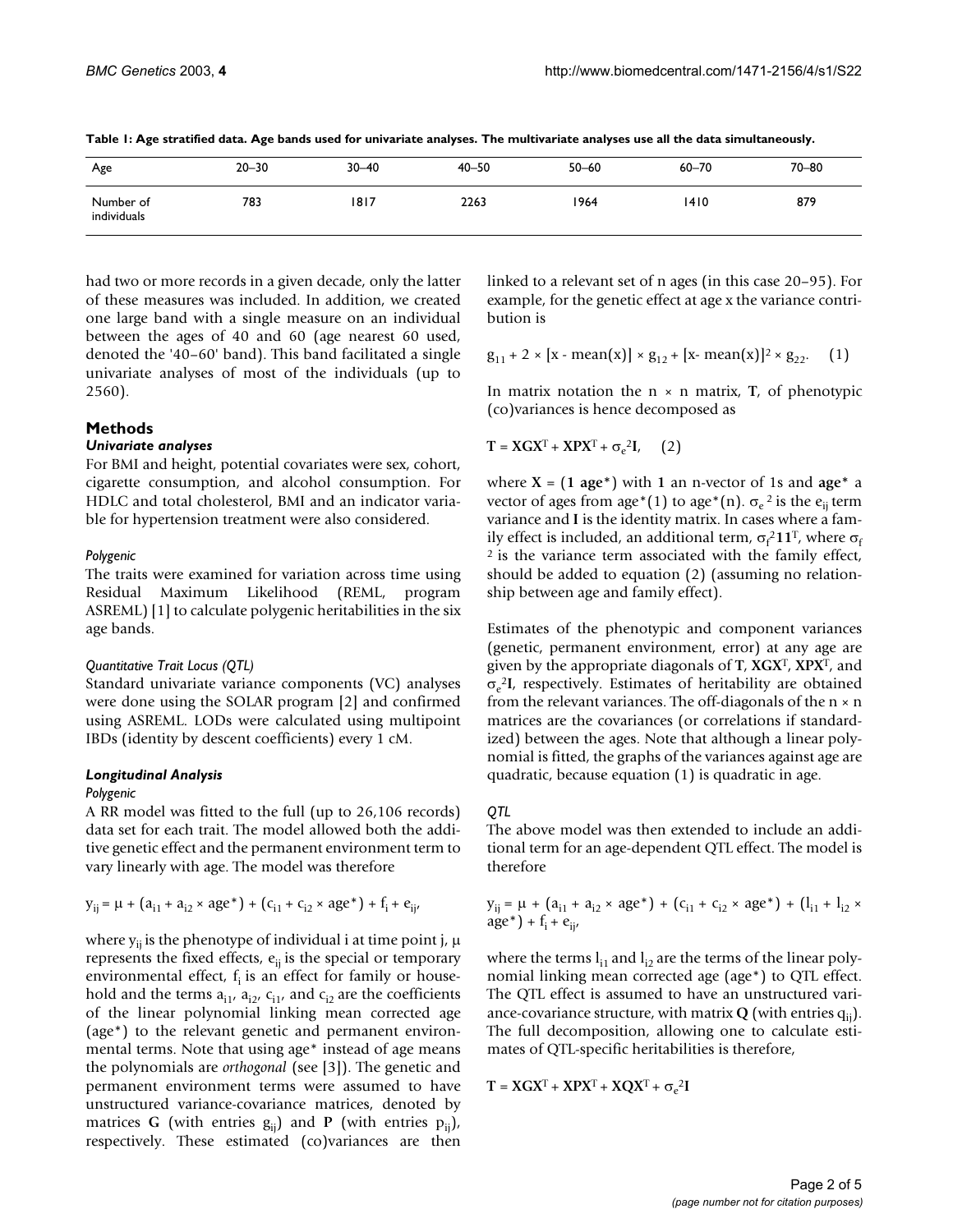

Total cholesterol variances (A) and heritabilities (B), HDLC variances (C) and heritabilities (D)

#### **Results** *Univariate analyses*

#### *Polygenic*

The results for total cholesterol and HDLC from the ASREML polygenic analyses are superimposed on the multivariate graphs (Figure 1).

### *QTL*

A summary of the highest univariate LOD scores is given in Table 2. Note that these LODs have not been corrected for testing multiple trait definitions.

#### *Longitudinal analysis*

#### *Polygenic*

The longitudinal analyses results for total cholesterol and HDLC are displayed in Figure 1. The results are displayed in two ways. For each trait the variances are shown along-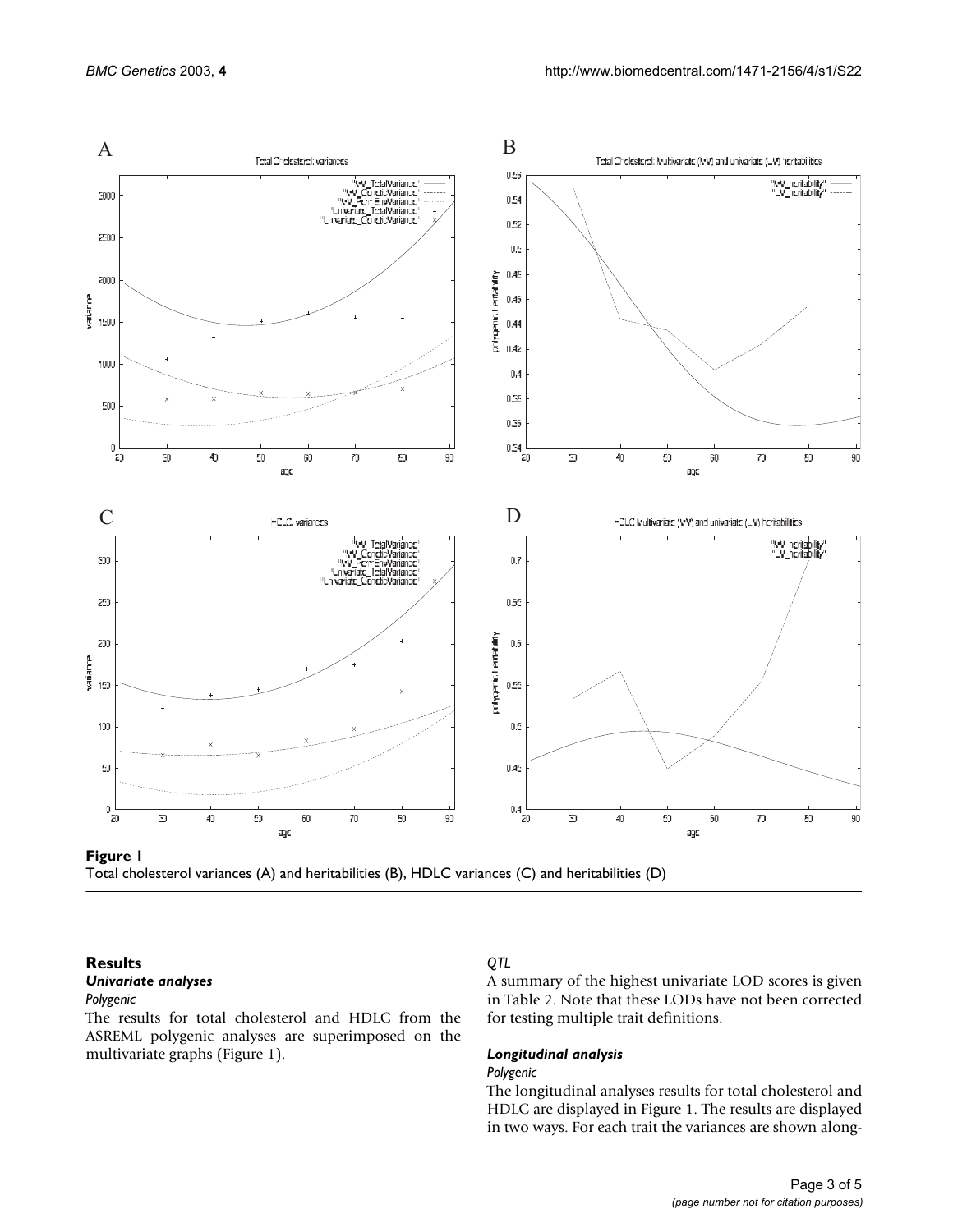| Table 2: Univariate LOD scores |
|--------------------------------|
|--------------------------------|

| Chromosome      | Position (cM) | Trait       | Age band for trait | <b>LOD</b> |
|-----------------|---------------|-------------|--------------------|------------|
| 16              | 95            | BMI         | $20 - 30$          | 3.12       |
| 5               | 183           | Height      | $60 - 70$          | 2.61       |
| $\overline{10}$ | 23            | <b>HDLC</b> | $70 - 80$          | 2.50       |
| 12              | 119           | <b>HDLC</b> | $20 - 30$          | 2.46       |
| 14              | 138           | T. Chol     | $50 - 60$          | 2.57       |
| 19              | 0             | T. Chol     | $50 - 60$          | 3.11       |
| 20              | 24            | T. Chol     | $40 - 60$          | 3.03       |

**Table 3: Phenotypic and Genotypic Correlations. Polygenic model correlations derived from the full longitudinal analyses (Equation 2).**

| Trait                    | Phenotypic correlations |           |           | Genotypic correlations |           |           |
|--------------------------|-------------------------|-----------|-----------|------------------------|-----------|-----------|
|                          | Age 30-70               | Age 30-50 | Age 50-70 | Age 30-70              | Age 30-50 | Age 50-70 |
| Height                   | 0.79                    | 0.90      | 0.89      | 0.83                   | 0.96      | 0.95      |
| <b>BMI</b>               | 0.42                    | 0.70      | 0.84      | 0.42                   | 0.75      | 0.91      |
| <b>Total Cholesterol</b> | 0.37                    | 0.57      | 0.61      | 0.60                   | 0.90      | 0.88      |
| <b>HDLC</b>              | 0.41                    | 0.56      | 0.64      | 0.80                   | 0.94      | 0.96      |

side the variances from the univariate polygenic analyses. Also shown are the heritabilities with the univariate results again superimposed on the same graphs. The correspondence between the univariate and multivariate results is good, particularly in the middle age range (40 to 70). The curves are significantly less accurate for extreme ages because most individuals only have records for ages 40 to 70. While the low order polynomials do not allow the multivariate analyses to closely approximate the univariate heritabilities for traits such as height and HDLC, the true relationship between these traits is likely to be simple, with the univariate results exhibiting stochastic variation around a true smooth curve. Pletcher and Geyer [4] discuss why biological processes will often yield reasonably smooth curves. Table 3 gives the correlations between the traits at different ages. With the exception of BMI, all traits exhibit high genetic correlations across large time periods.

#### *QTL*

We did not perform a full genome scan of the data. Instead a few of the QTL peaks indicated in the univariate analyses were investigated further. First, the chromosome 16 peak indicated in the univariate analyses was investigated. Figure [2](#page-4-0) shows the estimated QTL and polygenic heritability over a range of ages. This QTL is important at lower ages but becomes less so as subjects aged. The correlation between the QTL heritability at age 30 and at age 50 is high (0.86) but falls away more rapidly when one considers ages 50 and 70 (0.48) and ages 30 and 70 (- 0.04). Second, the chromosome 20 peak was examined. Figure 3 shows the change in the QTL heritability across chromosome 20. The correlation between the QTL effect at different ages was rather higher than for the chromosome 16 QTL, with the correlation between ages 30 and 70 at 24 cM being 0.45. This QTL accounted for a sizeable proportion of the variance across the range of ages. Third, the peak on chromosome 12 was considered. This QTL explained 5% of the total variation at age 30, with the effect rising to 20% at age 80. The correlation between the QTL effect at ages when the effect was largest was high (0.94 between ages 50 and 70), with it decreasing for ages for which there was less of a QTL effect (0.60 between ages 30 and 50).

We also looked at the other four QTL peaks listed in the univariate results section. However, convergence problems prevented us from obtaining reliable results. Similar problems arose when fitting higher order polynomials to the data.

#### **Discussion**

We performed analyses that explain how the components of variance change over time. The RR model fitted is typically only used for polygenic genetic effects in animal breeding sire models. We have expanded the basic RR model to allow the analyses of both extended pedigrees and marker-specific IBD information. The agreement